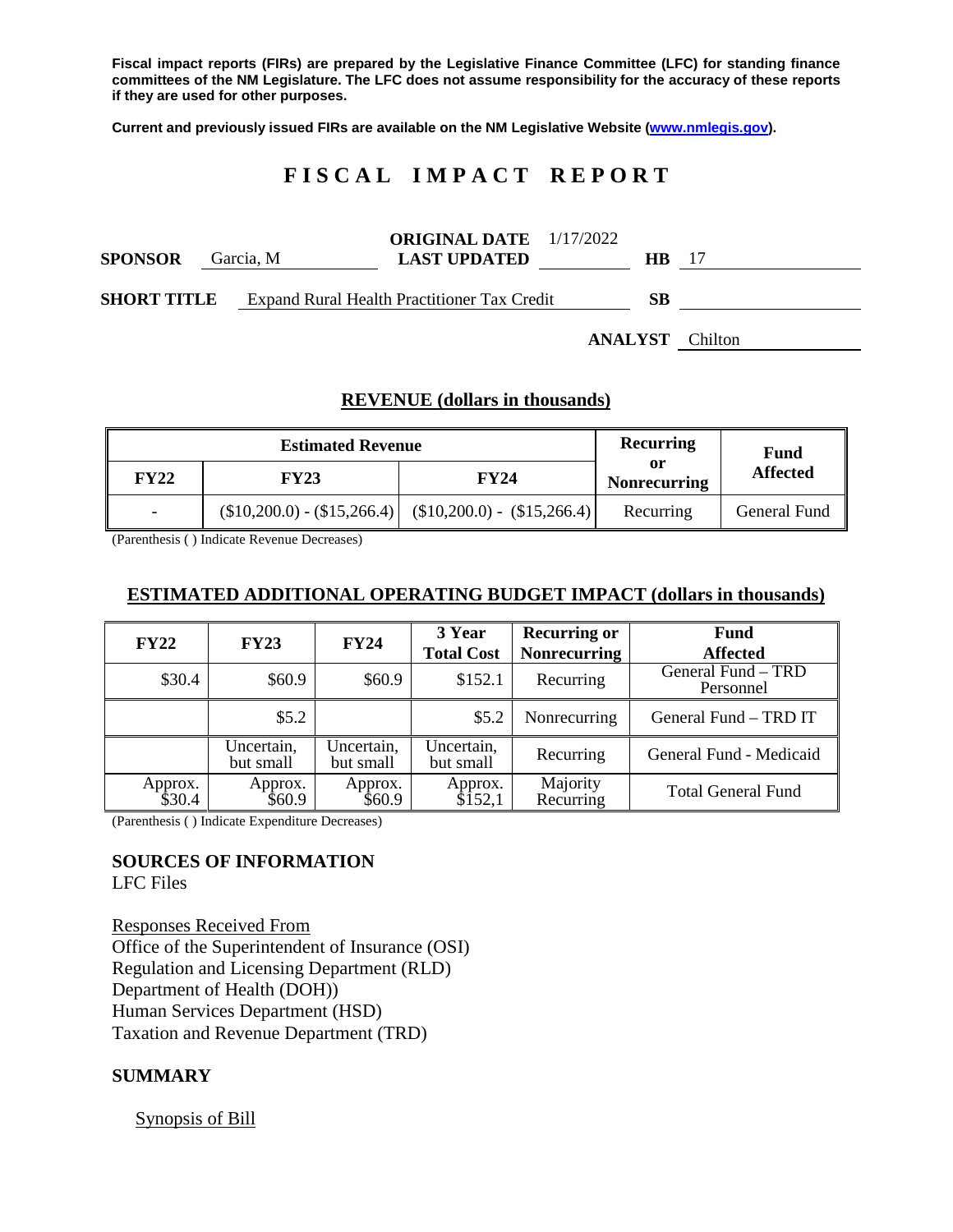### **House Bill 17 – Page 2**

House Bill 17 amends the rural health care practitioner tax credit against income tax to add licensed pharmacists, and several categories of behavioral health workers to the list of approved practitioners eligible to receive the credit. As is currently specified in Section 7-7-18.22 NMSA 1978, physicians, osteopathic physicians, dentists, clinical psychologists, podiatrists, and optometrists would be eligible for a \$5,000 annual credit; now, in addition, physical therapists, registered nurses, clinical social workers, independent social workers, professional mental health counselors, professional clinical mental health counselors, marriage and family therapists, professional art therapists, alcohol and drug abuse counselors, and physical therapists would qualify for a \$3,000 annual credit.

As noted by OSI, "The bill adds a requirement for those practitioners who claim the Rural Health Care Practitioner tax credit to report the credit to the Department of Health, which is then required to report the information it collects to the Legislative Finance Committee and the Revenue Stabilization and Tax Policy Committee, including the number of taxpayers who were approved for the credit and the total value of the credits received."

There is no effective date of this bill, but the provisions apply to taxable years beginning on or after January 1, 2022.

# **FISCAL IMPLICATIONS**

 $\overline{a}$ 

The  $2021$  $2021$  New Mexico Health Care Workforce Committee Report<sup>1</sup> provides county-level estimates of almost all types of practitioners in medical and behavioral health fields – including independently licensed psychologists, social workers, counselors, and marriage and family therapists – practicing in New Mexico. These data indicate in 2020, there were 15,539 registered nurses, 1,434 certified nurse practitioners (advanced practice nurses), 154 certified nurse midwives, and 1,740 practicing pharmacists. The report indicates 20 percent to 30 percent of these are practicing in rural areas. Data in the same report show there are 2,258 active licensed independent social workers and licensed counselors, of whom between 20 to 30 percent are practicing in non-metropolitan areas according to data from the healthcare workforce committee report on behavioral health providers. Therefore, LFC staff estimate between approximately 3,530 and 5,295 practitioners in rural areas would become eligible to receive the \$3,000 tax credit under this bill, resulting in an estimated tax revenue reduction cost of between \$10.6 million and \$15.5 million annually, if all those newly eligible were able to claim the full amount of the credit.

TRD has provided a careful analysis of the possible tax revenue loss adoption of HB17 would cause, resulting in a similar estimate of \$10.2 million. Its methodology is summarized as follows:

To compute the fiscal impact of the proposed amendments, TRD used the information

<span id="page-1-0"></span><sup>&</sup>lt;sup>1</sup> 2021 New Mexico Health Care Workforce Committee Report, available at [https://digitalrepository.unm.edu/cgi/viewcontent.cgi?article=1007&context=nmhc\\_workforce](https://digitalrepository.unm.edu/cgi/viewcontent.cgi?article=1007&context=nmhc_workforce)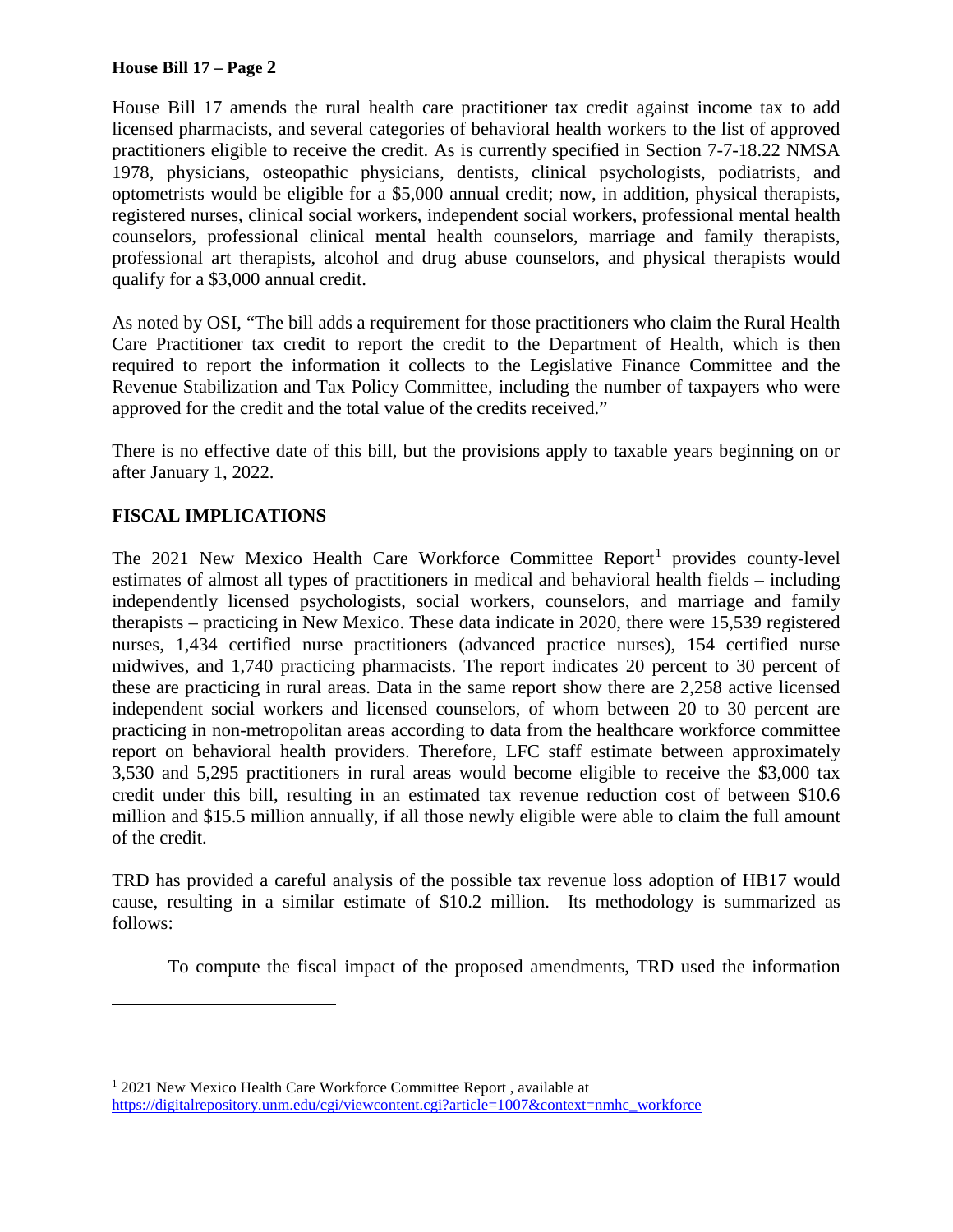provided in the New Mexico Health Care Workforce Committee (HCWC) annual reports for the years  $2019^2$  $2019^2$  and  $2021^3$  $2021^3$ . The largest component of the fiscal impact is from the inclusion of RNs among the health care professionals eligible for the credit. Per the 2021 HCWC report's Table 5.6, there were 15,588 practicing RNs and Certified Nurse Specialists (CNS) in New Mexico. CNSs are advanced practice RNs that are already eligible for the credit. The Department assumed that 90 percent of the 15,588 were RNs. Of these, 23 percent are practicing in non-metropolitan areas, given the report's geographic distribution, and are assumed eligible for this credit. Based on these calculations, approximately 3,239 RNs would be newly eligible for the credit.

The next largest component of the fiscal impact is from the inclusion of various types of behavioral healthcare providers to the list of eligible health care practitioners. According to the 2019 HCWC report, there were approximately 9,431 classified behavioral health care providers. Of these, based on Table D.1, which details the workforce by provider type in the 2019 HCWC report, 89 percent of providers are assumed to be classified as one of the newly added categories of eligible behavioral healthcare providers in this bill (clinical social workers, independent social workers, professional mental health counselors, professional clinical mental health counselors, marriage and family therapists, professional art therapists, alcohol and drug abuse counselors). TRD assumes approximately 20 percent of these providers are practicing in non-metropolitan areas. Based on these calculations, approximately 1,674 health care professionals would be newly eligible for the credit.

The remaining components of the fiscal impact come from the addition of pharmacists and PTs to the list of eligible health care practitioners. Based on the 2021 HCWC report, there were approximately 1,700 pharmacists and 1,547 PTs working in the state of New Mexico. Of these, 26 percent of pharmacists and 25 percent of PTs are practicing in nonmetropolitan areas, given the report's geographic distribution, and are assumed eligible for this credit. Based on these calculations, approximately 440 pharmacists and 387 PTs would become eligible for the credit.

In total, 5,740 healthcare practitioners are estimated to become newly eligible for the credit under the provisions of this bill. Some of the providers in the newly eligible categories in metropolitan areas may qualify for part-time credits if they perform some of their practice in rural qualified areas; but such metropolitan providers are not assumed in this estimate.

Further, TRD estimates increased costs to the department as follows:

TRD expects to be able to absorb the impact of these changes, as outlined in this standalone bill, with one additional FTE. However, if several bills with similar effective dates become law there will be a greater impact to TRD and additional FTE or contract resources may be needed to complete the changes specified by the effective date(s) of each bill.

<span id="page-2-0"></span> <sup>2</sup> New Mexico Health Care Workforce Committee. 2019 Annual Report. Albuquerque NM: University of New Mexico Health Sciences Center, 2019.

<span id="page-2-1"></span><sup>&</sup>lt;sup>3</sup> New Mexico Health Care Workforce Committee. 2021 Annual Report. Albuquerque NM: University of New Mexico Health Sciences Center, 2021.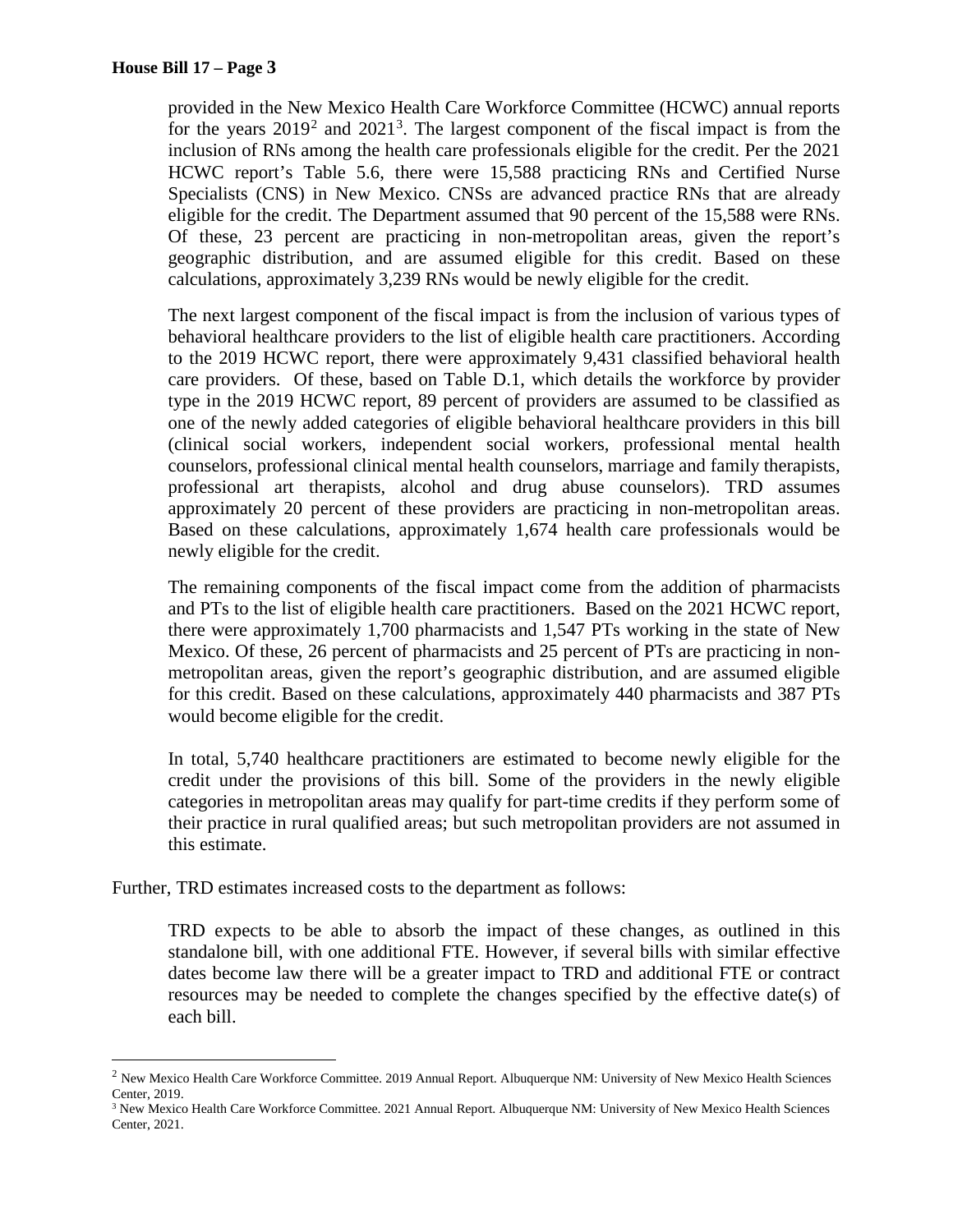To support and update an annual report per Section G of the bill will require the Information Technology Division (ITD) to expend approximately 100 hours of effort or approximately 1 month for an estimated staff workload cost of \$5,164.

HSD notes "Provider taxes are considered as part of the calculation when determining Medicaid reimbursement rates, so reducing or removing tax obligations may result in slightly lower Medicaid payments. However, lower payments could be offset by higher service utilization among Medicaid individuals as providers are recruited and retained in parts of the state with limited access, especially during the Covid-19 pandemic." Therefore the net change in fiscal impact must be listed as "uncertain, but small".

# **SIGNIFICANT ISSUES**

The Office of Superintendent of Insurance (OSI) "notes that the federal government's Health Resources and Services Administration (HRSA) designates 22 of New Mexico's rural counties as Health Professional Shortage Areas (HPSAs) for mental health providers, 17 rural counties are HPSAs for primary care and 6 rural counties are dental health HPSAs. Tax incentives can be an effective tool to attract and retain needed providers in New Mexico's rural areas."

Other methods that have been used over recent time to attempt to attract and to retain health care practitioners to underserved portions of New Mexico have included

- Loan repayment (see Senate Bill 23 for this year's version)
- Rural clinical rotations for medical and other health care students from the University of New Mexico, the Burrell School of Osteopathic Medicine, and other in-state and out-ofstate institutions in rural and underserved areas
- Expansion of residency training programs in non-metropolitan portions of New Mexico
- Bachelor's degree Medical Degree (B.A.-M.D.) Program at the University of New Mexico
- Rural and Urban Underserved Program at University of New Mexico.

Success of these programs has often been difficult to determine. For example, the number of primary care physicians in New Mexico decreased by 376 from 2013 to 2019 according to the 2020 New Mexico Health Care Workforce Report, Similarly, the number of obstetriciangynecologists decreased by 26, general surgeons decreased by 12, psychiatrists decreased by 25, nurses decreased by 174, certified nurse-midwives decreased by 2. We have been more successful in training, attracting and retaining so-called "mid-level practitioners": physician assistants have increased by 157 and certified nurse practitioners by 453 over that same period.

HSD notes that "Improving access to health care especially in rural areas is a key priority for HSD. HB17 aligns with HSD's efforts to support, increase, and expand the health care provider workforce in rural New Mexico."

# **PERFORMANCE IMPLICATIONS**

TRD notes that "The expansion of the rural health care practitioner tax credit will continue to erode horizontal equity in the state income taxes. By basing the credit on profession and location of work, taxpayers in similar economic circumstances are no longer treated equally. Thus, two social workers who earn the same salary may have different tax liability given where they work.